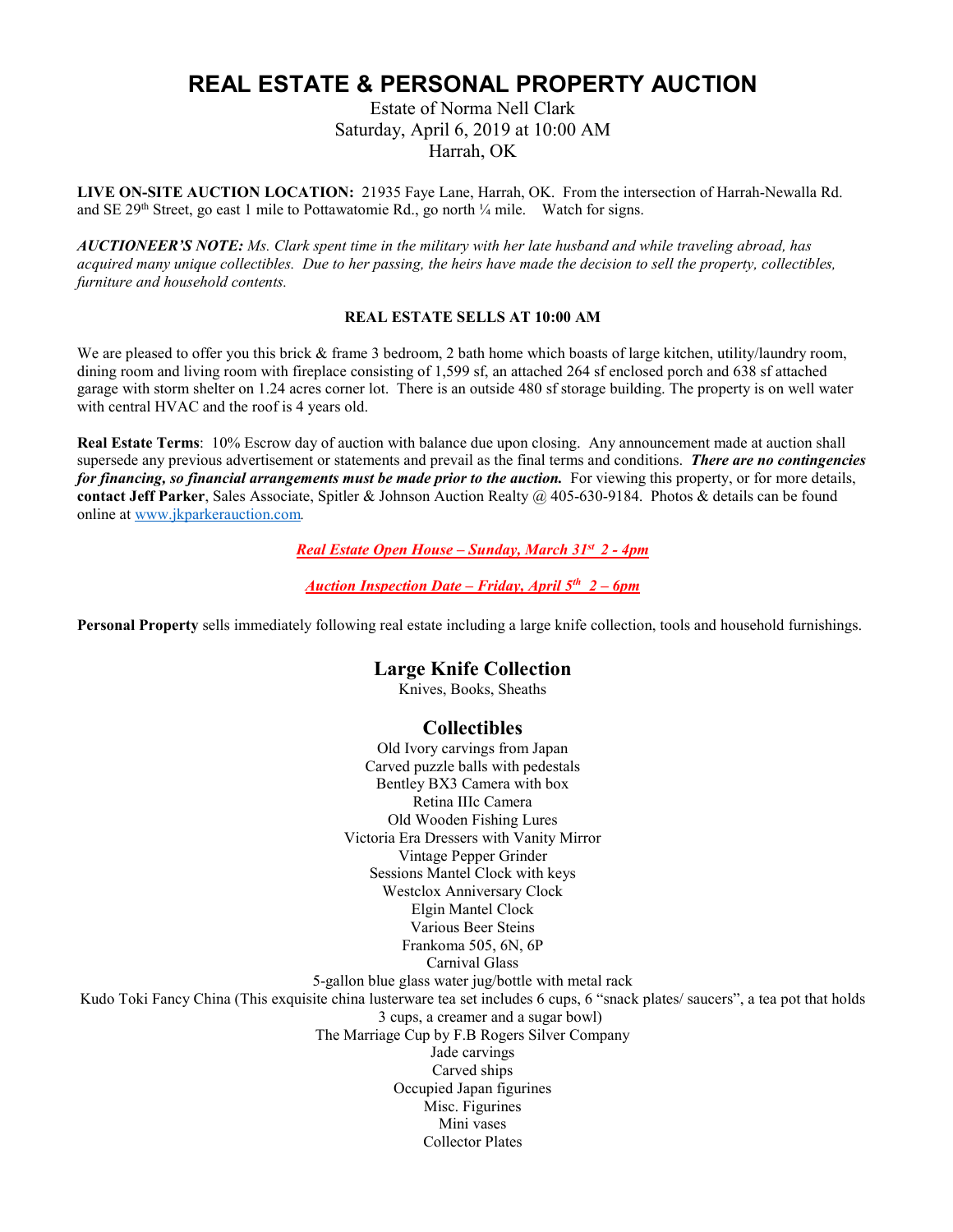Collectibles from all around the world

### **Household Items**

Hall Tree Flat Back Curio Cabinets Sleeper Sofa Stand up Wooden Jewelry Cabinet Upright Freezer Chest Type Freezer Wooden Rocking Chairs Corning Ware Pyrex Misc. Cast Iron Roper electric washer and dryer 6 Pc Dining Room Set China Hutch Misc. Kitchen Appliances Beautiful Stemware Cookware Silverware End Tables Cookbooks Misc. Clocks Microwave TVs – all flat screens Wood Filing Cabinet Craft Leather Top Table Misc. Lamps Leather Wrapped Bottles Punch Bowl Set Rocker recliners Upholstered Chairs Glassware Dishes Stand Alone Mirror Cake Plates 2 Office Chairs Night Stand Tables Mason Jars and Lids Philippines wooden bowls Tupperware Pots & Pans Queen Size beds Twin Bed **Quilts** Spindle Chair 4 pc Orange Leather Chairs Kitchen Table Desk Fireplace Tool Set Bed Pan Warmer

## **Crafts**

Costume Jewelry for crafts Leather Working Hides New Home Sewing Machine in Cabinet Sewing and Crochet supplies and patterns

**Shop Tools, Equipment, Law & Garden & Misc.**